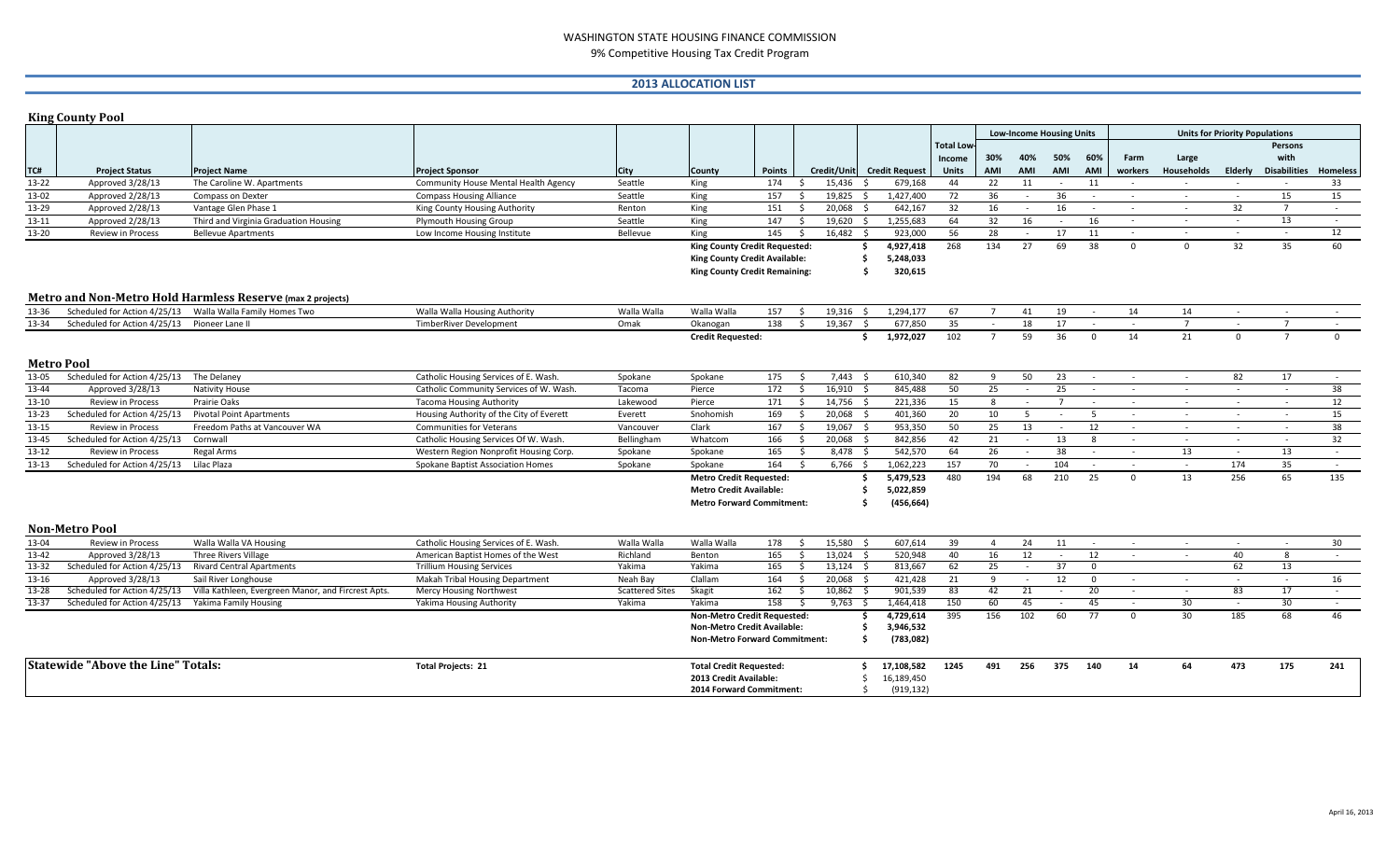#### WASHINGTON STATE HOUSING FINANCE COMMISSION 9% Competitive Housing Tax Credit Program

### **Metro Waiting List**

|       |                       |                                      |                                     |                |           |               |        |                            |                   | <b>Low-Income Housing Units</b> |     |     |     |         |                   | <b>Units for Priority Populations</b> |                     |                 |  |  |
|-------|-----------------------|--------------------------------------|-------------------------------------|----------------|-----------|---------------|--------|----------------------------|-------------------|---------------------------------|-----|-----|-----|---------|-------------------|---------------------------------------|---------------------|-----------------|--|--|
|       |                       |                                      |                                     |                |           |               |        |                            | <b>Total Low-</b> |                                 |     |     |     |         |                   |                                       | Persons             |                 |  |  |
|       |                       |                                      |                                     |                |           |               |        |                            | Income            | 30%                             | 40% | 50% | 60% | Farm    | Large             |                                       | with                |                 |  |  |
| TC#   | <b>Project Status</b> | <b>Project Name</b>                  | <b>Project Sponsor</b>              | <b>City</b>    | County    | <b>Points</b> |        | Credit/Unit Credit Request | <b>Units</b>      | AMI                             | AMI | AMI | AMI | workers | <b>Households</b> | Elderly                               | <b>Disabilities</b> | <b>Homeless</b> |  |  |
| 13-35 | Waitlisted            | <b>SSSC RD Portfolio</b>             | Senior Services of Snohomish County | Various        | Snohomish | 162           | 9,009  | 1,540,471                  |                   |                                 |     |     |     |         |                   | 171                                   |                     |                 |  |  |
| 13-26 | Waitlisted            | Northwest Corner Affordable Housing  | Bellingham Housing Authority        | Blaine         | Whatcom   | 162           | 18,818 | 752.720                    |                   |                                 |     |     |     |         |                   |                                       |                     |                 |  |  |
| 13-03 | Waitlisted            | Towne Square Apartments Preservation | Affordable Community Environments   | Washougal      | Clark     | 161           | 12.245 | 489,800                    |                   |                                 |     |     |     |         |                   |                                       |                     |                 |  |  |
| 13-27 | Waitlisted            | New Tacoma 2 Senior Housing          | Mercy Housing Northwest             | Tacoma         | Pierce    | 160           | 18.804 | 752.169                    |                   |                                 |     |     | 10  |         |                   | 40                                    |                     |                 |  |  |
| 13-25 | Waitlisted            | Arrowleaf Townhomes                  | Commonwealth Agency                 | Airway Heights | Spokane   | 159           | 18.531 | 463.273                    | ᄼ                 |                                 |     |     |     |         |                   |                                       |                     |                 |  |  |
| 13-24 | Waitlisted            | Summit Ridge Apartments              | Commonwealth Agency                 | Spokane        | Spokane   | 157           | 15,619 | 937,163                    |                   |                                 |     |     |     |         |                   |                                       |                     |                 |  |  |
| 13-01 | Waitlisted            | 2500 Hillside Terrace Ph 2           | <b>Tacoma Housing Authority</b>     | Tacoma         | Pierce    | 157           | 18,818 | 1.317.260                  |                   |                                 |     | 35. |     |         |                   |                                       |                     |                 |  |  |
| 13-33 | Waitlisted            | Monroe Family Village                | <b>Housing Hope</b>                 | Monroe         | Snohomish | 156           | 13.485 | 633.813                    |                   |                                 |     |     |     |         |                   |                                       |                     |                 |  |  |
|       |                       |                                      |                                     |                |           |               |        | 6,886,669                  | 493               | 198                             |     |     |     |         | 24                | 211                                   |                     | 35              |  |  |

### **Non-Metro Waiting List**

|                                           |            |                                  |                                              |                     |                                |               |             |                       |                   | <b>Low-Income Housing Units</b> |     | <b>Units for Priority Populations</b> |            |         |            |                          |         |                       |
|-------------------------------------------|------------|----------------------------------|----------------------------------------------|---------------------|--------------------------------|---------------|-------------|-----------------------|-------------------|---------------------------------|-----|---------------------------------------|------------|---------|------------|--------------------------|---------|-----------------------|
|                                           |            |                                  |                                              |                     |                                |               |             |                       | <b>Total Low-</b> |                                 |     |                                       |            |         |            |                          | Persons |                       |
|                                           |            |                                  |                                              |                     |                                |               |             |                       | Income            | 30%                             | 40% | 50%                                   | 60%        | Farm    | Large      |                          | with    |                       |
| TC#                                       |            | <b>Project Name</b>              | <b>Project Sponsor</b>                       | <b>City</b>         | <b>County</b>                  | <b>Points</b> | Credit/Unit | <b>Credit Request</b> | <b>Units</b>      | AMI                             |     | <b>AMI</b>                            | <b>AMI</b> | workers | Households | Elderly                  |         | Disabilities Homeless |
| 13-31                                     | Waitlisted | South Wilbur Manor               | <b>Trillium Housing Services</b>             | Walla Walla         | Walla Walla                    | 158           | 13,253      | 490,350               |                   |                                 |     | 22                                    |            |         |            |                          |         |                       |
| 13-06                                     | Waitlisted | Lariat Gardens                   | Walla Walla Housing Authority                | Walla Walla         | Walla Walla                    | 157           | 18,818      | 940,899               |                   |                                 |     |                                       |            |         |            |                          | 10      | 10                    |
| 13-07                                     | Waitlisted | Eagle Nest                       | Colville Indian Housing Authority            | Omak                | Okanogan                       | 157           | 20,066      | 401,320               |                   |                                 |     |                                       |            |         |            |                          |         |                       |
| 13-30                                     | Waitlisted | <b>Clarkston Family Housing</b>  | CDI of Washington                            | Clarkston           | Asotin                         | 155           | 12,563      | 1,532,650             | 122               | 49                              |     | 73                                    |            |         | 25         |                          | 25      |                       |
| 13-17                                     | Waitlisted | Prosser Family Housing           | <b>Genesis Housing Services</b>              | Prosser             | Benton                         | 153           | 18,816      | 1,128,942             | 60                | 30                              |     | 30                                    |            | 12      | 12         |                          |         |                       |
| 13-18                                     | Waitlisted | <b>Granger Family Housing II</b> | <b>Catholic Charities Housing Services</b>   | Granger             | Yakima                         | 152           | 18,728      | 1,123,650             |                   |                                 | 36  |                                       |            | 12      | 12         |                          |         |                       |
| 13-19                                     | Waitlisted | Sunnyside Family Housing         | Sunnyside Housing Authority                  | Sunnyside           | Yakima                         | 152           | 18,818      | 752,720               |                   |                                 |     |                                       |            |         |            | $\overline{\phantom{a}}$ |         |                       |
| 13-09                                     | Waitlisted | Columbia Grove Apartments        | Housing Authority of Grant County            | Bridgeport          | Douglas                        | 151           | 19,622      | 588,660               |                   |                                 |     |                                       |            |         |            |                          |         |                       |
| 13-08                                     | Waitlisted | Skokomish Homes I                | Skokomish Indian Tribe                       | Skokomish           | Mason                          | 150           | 20,066      | 401,320               |                   |                                 |     |                                       |            |         |            |                          |         |                       |
| $13 - 14$                                 | Waitlisted | <b>Eklund Heights</b>            | Peninsula Housing Authority                  | <b>Port Angeles</b> | Clallam                        | 149           | 20,046      | 1,002,293             |                   |                                 |     |                                       |            |         |            |                          | 10      |                       |
| 13-43                                     | Waitlisted | Fourth and Pearl Family Housing  | Housing Authority of Pasco & Franklin County | Pasco               | Franklin                       | 149           | 20,066      | 983,234               | 49                |                                 |     |                                       |            |         |            |                          |         |                       |
| 13-21                                     | Withdrawn  | Sunny View Village               | Housing Authority of Island County           | Freeland            | Island                         | 151           | 14,706      | 367,658               | 25                |                                 |     |                                       |            |         |            |                          |         |                       |
|                                           |            |                                  |                                              |                     |                                |               |             | 9,713,696             | 563               | 207                             | 126 | 178                                   | 52         | 48      | 104        |                          | 53      | 23                    |
| <b>Statewide Allocation Round Totals:</b> |            |                                  | <b>Total Projects: 41</b>                    |                     | <b>Total Credit Requested:</b> |               |             | 33,708,947            | 2301              | 896                             | 467 | 753                                   | 202        | 62      | 192        | 684                      | 318     | 299                   |